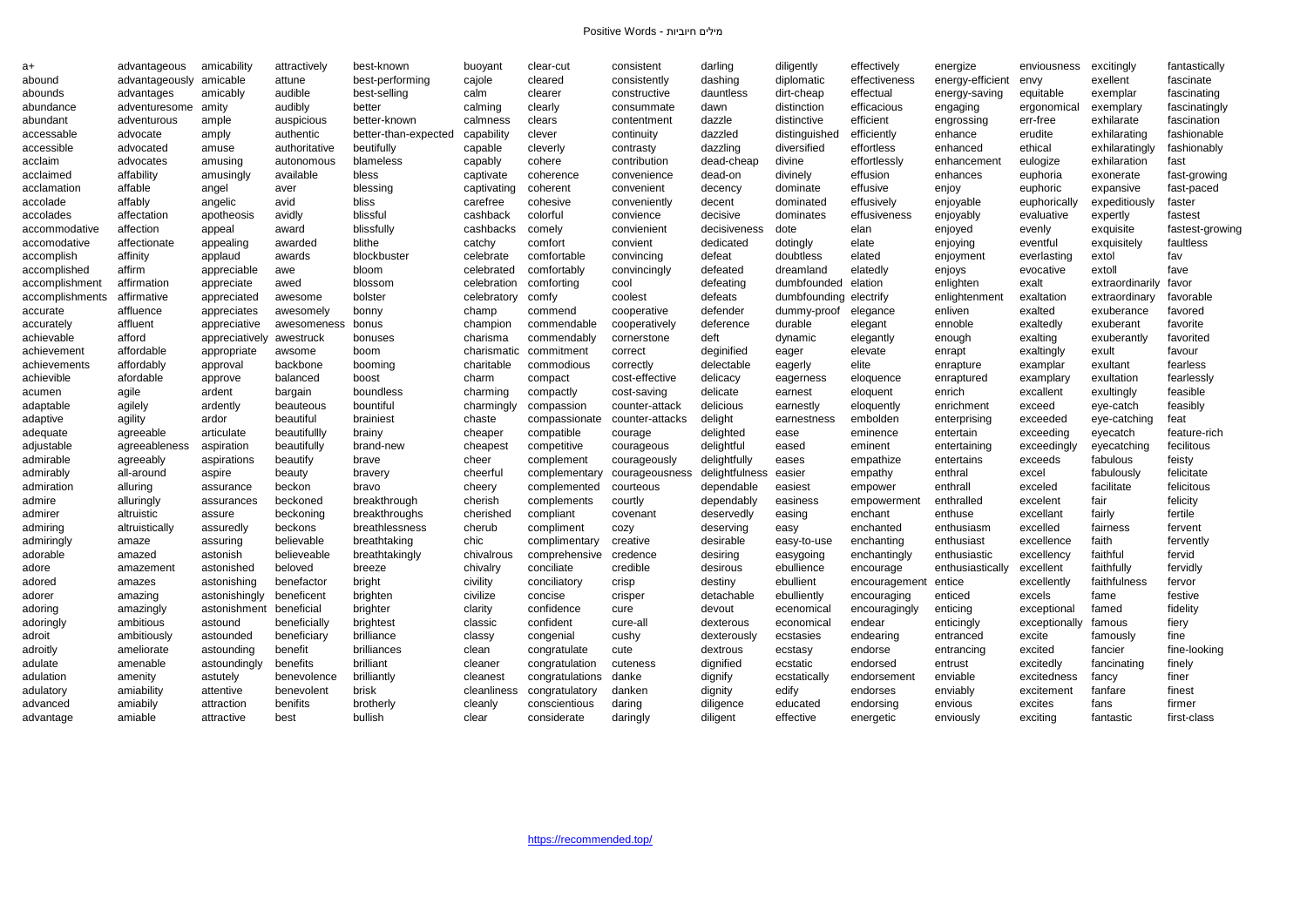| first-in-class | gainfu                | goodness       | happiness             | humane                  | indulgence    | inviolable       | leverage      | luxury        | meticulously   | opulent       | peacekeepers        | positives               | promised                | reachable       | rejuvenate      |
|----------------|-----------------------|----------------|-----------------------|-------------------------|---------------|------------------|---------------|---------------|----------------|---------------|---------------------|-------------------------|-------------------------|-----------------|-----------------|
| first-rate     | gainfully             | goodwill       | happy                 | humble                  | indulgent     | inviolate        | levity        | lyrical       | mightily       | orderly       | peach               | powerful                | promises                | readable        | rejuvenated     |
| flashy         | gaining               | goood          | hard-working          | humility                | industrious   | invulnerable     | liberate      | magic         | mighty         | originality   | peerless            | powerfully              | promising               | readily         | rejuvenating    |
| flatter        | gains                 | gooood         | hardier               | humor                   | inestimable   | irreplaceable    | liberation    | magical       | mind-blowing   | outdo         | pep                 | praise                  | promoter                | ready           | relaxed         |
| flattering     | gallant               | gorgeous       | hardy                 | humorous                | inestimably   | irreproachable   | liberty       | magnanimous   | miracle        | outdone       | pepped              | praiseworthy            | prompt                  | reaffirm        | relent          |
| flatteringly   | gallantly             | gorgeously     | harmless              | humorously              | inexpensive   | irresistible     | lifesaver     | magnanimously | miracles       | outperform    | pepping             | praising                | promptly                | reaffirmation   | reliable        |
| flawless       | galore                | grace          | harmonious            | humour                  | infallibility | irresistibly     | light-hearted | magnificence  | miraculous     | outperformed  | peppy               | pre-eminent             | proper                  | realistic       | reliably        |
| flawlessly     | geekier               | graceful       | harmoniously          | humourous               | infallible    | issue-free       | lighter       | magnificent   | miraculously   | outperforming | peps                | precious                | properly                | realizable      | relief          |
| flexibility    | geeky                 | gracefully     | harmonize             | ideal                   | infallibly    | jaw-droping      | likable       | magnificently | miraculousness | outperforms   | perfect             | precise                 | propitious              | reasonable      | relish          |
| flexible       | gem                   | gracious       | harmony               | idealize                | influential   | jaw-dropping     | like          | majestic      | modern         | outshine      | perfection          | precisely               | propitiously            | reasonably      | remarkable      |
| flourish       | gems                  | graciously     | headway               | ideally                 | ingenious     | jollify          | liked         | majesty       | modest         | outshone      | perfectly           | preeminent              | pros                    | reasoned        | remarkably      |
| flourishing    | generosity            | graciousness   | heal                  | idol                    | ingeniously   | jolly            | likes         | manageable    | modesty        | outsmart      | permissible         | prefer                  | prosper                 | reassurance     | remedy          |
| fluent         | generous              | grand          | healthfu              | idolize                 | ingenuity     | jovial           | liking        | maneuverable  | momentous      | outstanding   | perseverance        | preferable              | prosperity              | reassure        | remission       |
| flutter        | generously            | grandeur       | healthy               | idolized                | ingenuous     | joy              | lionhearted   | marvel        | monumental     | outstandingly | persevere           | preferably              | prosperous              | receptive       | remunerate      |
| fond           | genial                | grateful       | hearten               | idyllic                 | ingenuously   | joyful           | lively        | marveled      | monumentally   | outstrip      | personages          | prefered                | prospros                | reclaim         | renaissance     |
| fondly         | genius                | gratefully     | heartening            | illuminate              | innocuous     | joyfully         | logical       | marvelled     | morality       | outwit        | personalized        | preferes                | protect                 | recomend        | renewed         |
| fondness       | gentle                | gratification  | heartfelt             | illuminati              | innovation    | joyous           | long-lasting  | marvellous    | motivated      | ovation       | phenomenal          | preferring              | protection              | recommend       | renown          |
| foolproot      | gentlest              | gratified      | heartily              | illuminating            | innovative    | joyously         | lovable       | marvelous     | multi-purpose  | overjoyed     | phenomenally        | prefers                 | protective              | recommendation  | renowned        |
| foremost       | genuine               | gratifies      | heartwarming illumine |                         | inpressed     | jubilant         | lovably       | marvelously   | navigable      | overtake      | picturesque         | premier                 | proud                   | recommendations | replaceable     |
| foresight      | gifted                | gratify        | heaven                | illustrious             | insightful    | jubilantly       | love          | marvelousness | neat           | overtaken     | piety               | prestige                | proven                  | recommended     | reputable       |
| formidable     | glad                  | gratifying     | heavenly              | ilu                     | insightfully  | jubilate         | loved         | marvels       | neatest        | overtakes     | pinnacle            | prestigious             | proves                  | reconcile       | reputation      |
| fortitude      | gladden               | gratifyingly   | helped                | imaculate               | inspiration   | jubilation       | loveliness    | master        | neatly         | overtaking    | playful             | prettily                | providence              | reconciliation  | resilient       |
| fortuitous     | gladly                | gratitude      | helpful               | imaginative             | inspirational | jubiliant        | lovely        | masterful     | nice           | overtook      | playfully           | pretty                  | proving                 | record-setting  | resolute        |
| fortuitously   | gladness              | great          | helping               | immaculate              | inspire       | judicious        | lover         | masterfully   | nicely         | overture      | pleasant            | priceless               | prowess                 | recover         | resound         |
| fortunate      | glamorous             | greatest       | hero                  | immaculately            | inspiring     | justly           | loves         | masterpiece   | nicer          | pain-free     | pleasantly          | pride                   | prudence                | recovery        | resounding      |
| fortunately    | glee                  | greatness      | heroic                | immense                 | instantly     | keen             | loving        | masterpieces  | nicest         | painless      | pleased             | principled              | prudent                 | rectification   | resourceful     |
| fortune        | gleeful               | grin           | heroically            | impartial               | instructive   | keenly           | low-cost      | masters       | nifty          | painlessly    | pleases             | privilege               | prudently               | rectify         | resourcefulness |
| fragrant       | gleefully             | groundbreaking | heroine               | impartiality            | instrumental  | keenness         | low-price     | mastery       | nimble         | palatial      | pleasing            | privileged              | punctual                | rectifying      | respect         |
| free           | glimmer               | guarantee      | heroize               | impartially             | integral      | kid-friendly     | low-priced    | matchless     | noble          | pamper        | pleasingly          | prize                   | pure                    | redeem          | respectable     |
| freed          | glimmering guidance   |                | heros                 | impassioned             | integrated    | kindliness       | low-risk      | mature        | nobly          | pampered      | pleasurable         | proactive               | purify                  | redeeming       | respectful      |
| freedom        | glisten               | guiltless      | high-quality          | impeccable              | intelligence  | kindly           | lower-priced  | maturely      | noiseless      | pamperedly    | pleasurably         | problem-free            | purposeful              | redemption      | respectfully    |
| freedoms       | glistening            | gumption       | high-spirited         | impeccably              | intelligen    | kindness         | loyal         | maturity      | non-violence   | pamperedness  | pleasure            | problem-solver quaint   |                         | refine          | respite         |
| fresh          | glitter               | gush           | hilarious             | important               | intelligible  | knowledgeable    | loyalty       | meaningful    | non-violent    | pampers       | plentiful           | prodigious              | qualified               | refined         | resplendent     |
| fresher        | glitz                 | gusto          | holy                  | impress                 | interesting   | kudos            | lucid         | memorable     | notably        | panoramic     | pluses              | prodigiously            | qualify                 | refinement      | responsibly     |
| freshest       | glorify               | gutsy          | homage                | impressed               | interests     | large-capacity   | lucidly       | merciful      | noteworthy     | paradise      | plush               | prodigy                 | quicker                 | reform          | responsive      |
| friendliness   | glorious              | hail           | honest                | impresses               | intimacy      | laud             | luck          | mercifully    | nourish        | paramount     | plusses             | productive              | quiet                   | reformed        | restful         |
| friendly       | gloriously            | halcyon        | honesty               | impressive              | intimate      | laudable         | luckier       | mercy         | nourishing     | pardon        | poetic              | productively            | quieter                 | reforming       | restored        |
| frolic         | glory                 | hale           | honor                 | impressively            | intricate     | laudably         | luckiest      | merit         | nourishment    | passion       | poeticize           | proficient              | radiance                | reforms         | restructure     |
| frugal         | glow                  | hallmark       | honorable             | impressiveness          | intrigue      | lavish           | luckiness     | meritorious   | novelty        | passionate    | poignant            | proficiently            | radiant                 | refresh         | restructured    |
| fruitful       | glowing               | hallmarks      | honored               | improve                 | intriguing    | lavishly         | lucky         | merrily       | nurturing      | passionately  | poise               | profound                | rapid                   | refreshed       | restructuring   |
| ftw            | glowingly             | hallowed       | honoring              | improved                | intriguingly  | law-abiding      | lucrative     | merriment     | oasis          | patience      | poised              | profoundly              |                         | refreshing      | retractable     |
| fulfillment    |                       | handier        |                       | improvement             | intuitive     | lawful           | luminous      | merriness     | obsession      | patient       | polished            | profuse                 | rapport                 | refund          | revel           |
|                | god-given<br>god-send | handily        | hooray<br>hopeful     |                         | invaluable    | lawfully         | lush          |               | obsessions     | patiently     | polite              | profusion               | rapt                    | refunded        | revelation      |
| fun            | godlike               | hands-down     | hospitable            | improvements            | invaluablely  | lead             | luster        | merry         | obtainable     | patriot       | politeness          |                         | rapture<br>raptureous   |                 | revere          |
| futurestic     |                       | handsome       |                       | improves                | inventive     |                  |               | mesmerize     |                |               |                     | progress                |                         | regal           |                 |
| futuristic     | godsend<br>gold       |                | hot                   | improving<br>incredible | invigorate    | leading<br>leads | lustrous      | mesmerized    | openly         | patriotic     | popular<br>portable | progressive<br>prolific | raptureously regally    |                 | reverence       |
| gaiety         |                       | handsomely     | hotcake               |                         |               |                  | luxuriant     | mesmerizes    | openness       | peace         |                     |                         | rapturous               | regard          | reverent        |
| gaily          | golden                | handy          | hotcakes              | incredibly              | invigorating  | lean             | luxuriate     | mesmerizing   | optimal        | peaceable     | posh                | prominence              | rapturously             | rejoice         | reverently      |
| gain           | good                  | happier        | hottest               | indebted                | invincibility | led              | luxurious     | mesmerizingly | optimism       | peaceful      | positive            | prominent               | rational                | rejoicing       | revitalize      |
| gained         | goodly                | happily        | hug                   | individualized          | invincible    | legendary        | luxuriously   | meticulous    | optimistic     | peacefully    | positively          | promise                 | razor-sharp rejoicingly |                 | revival         |

|       | promised     | r |
|-------|--------------|---|
|       | promises     | r |
|       | promising    | r |
|       | promoter     | r |
| ٦у    | prompt       | r |
|       | promptly     | r |
| ١t    | proper       | r |
|       | properly     | r |
|       | propitious   | r |
|       | propitiously | r |
| t     | pros         | r |
|       | prosper      | r |
|       | prosperity   | r |
|       | prosperous   | r |
|       | prospros     | r |
|       | protect      | r |
|       | protection   | r |
|       | protective   | r |
|       | proud        | r |
|       | proven       | r |
|       | proves       | r |
|       | providence   | r |
|       | proving      | r |
|       | prowess      | r |
|       | prudence     | r |
|       | prudent      | r |
|       | prudently    | r |
|       | punctual     | r |
|       | pure         | r |
|       | purify       | r |
| эe    | purposeful   | ľ |
| ılver | quaint       | r |
|       | qualified    | r |
|       | qualify      | r |
|       | quicker      | r |
|       | quiet        | r |
|       | quieter      | r |
|       | radiance     | r |
|       | radiant      | r |
|       | rapid        | r |
|       | rapport      | r |
|       | rapt         | r |
|       | rapture      | r |
|       | raptureous   | r |
|       | raptureously | r |
|       | rapturous    | r |
| э     | rapturously  | r |
|       | rational     | r |
|       | razor-sharp  | r |